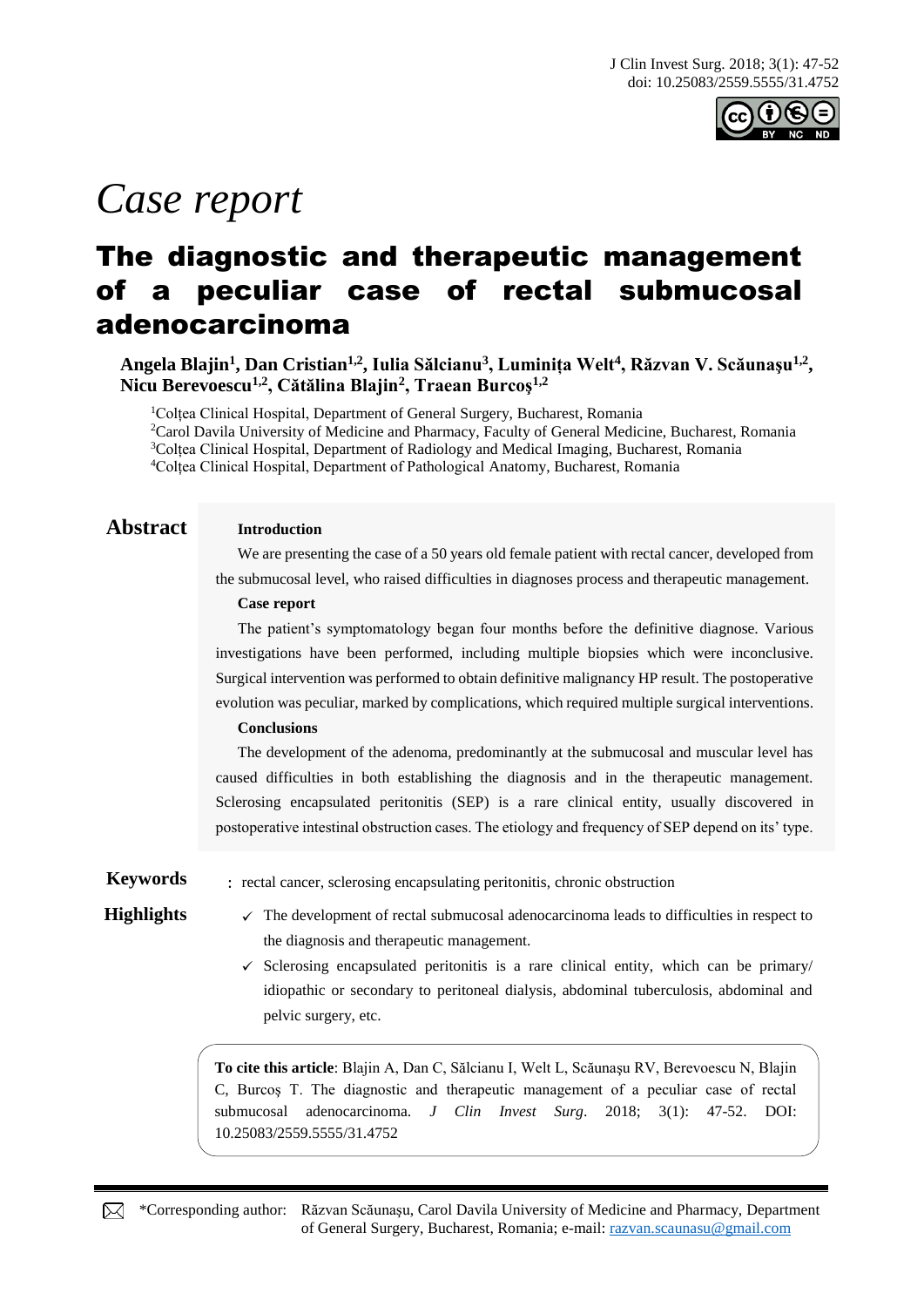### **Introduction**

Colorectal cancer (CRC) is the third one among the most frequently diagnosed types of cancer, and the Rectal cancer occurs in approximately 30% of the total cases of CRC and is associated with a more severe advanced rectal cancer consists in preoperative radiotherapy followed by total excision of the mesorectum, with the purpose of improved preservation rates of the anal sphincter and prevention of a possible local extension (4, 5). Clinical trials have proved a significantly lower recurrence rate and toxicity among the patients who have undergone preoperative radiotherapy compared to the ones that only followed postoperative chemoradiation therapy, although there wasn't a noticeable difference in the survival rate between the two groups. Preoperative radiotherapy is the standard method of treatment for rectal cancer stage II (cT<sub>3–4</sub>, N<sub>0</sub>, M<sub>0</sub>) and stage III (cT<sub>1–4</sub>, N<sub>+</sub>, M<sub>0</sub>). Although, according to previously released data provided by the Mercury studies, preoperative therapies are, at this moment, frequently designated to high risk patients, with preoperative MRI imaging  $(6-8)$ .

A common form of presentation, in advanced stages, is the obstructed rectal cancer (9). It is estimated that a percentage of 10-19% of patients with rectal cancer will have obstruction, at some point during the disease (10). The presence of the obstruction is also a risk factor for a poorer prognosis, with an immediate postoperative death rate of 15-30%, in comparison with the electively operated patients  $-1-5%$  immediate death rate (11). This high percentage of mortality is explained, not only by the deterioration of the general state of the patient, but also by the late diagnosis of such cases (10).

### **Materials and methods**

cholecystectomy no other significant medical history, flatulence, constipation and posteriorly radiated back feature of the lesion (Figures 2, 3). pain, with nocturnal debut and a progressive intensity.

The blood count conducted at the time revealed moderate hypochromic microcytic anemia (Hb= 10.5 g/dl) and the test for fecal occult hemorrhages was negative.

The patient was ordered a complete colonoscopy with biopsy of a villous polyp identified at circa 4-5 cm from the dentate line (for which the histopathological result consisted in epithelial low-grade dysplasia and high-grade epithelial dysplasia of the superficially

located villi with squamous metaplasia and areas of hyperplasic mucosa and normal glandular epithelium).

fourth linked to cancer related death rates worldwide (1). rectal wall suggestive for tumoral involvement, Furthermore, an MRI revealed a thickening of the accompanied by pelvic lymphadenopathy and ascites.

outcome (2, 3). The standard treatment of the locally a new colonoscopy with biopsy was performed. The For a better understanding of the imagistic results, histopathological result revealed a mixed polyp, both hyperplastic and adenomatous with marginal hemorrhagic erosion, of villous and tubular aspect, with low grade epithelial dysplasia at the superficial and glandular epithelium level.

> One month later the patient is clinically, endoscopically reexamined. A tumor was now perceived at the physical rectal examination. Endoscopy discovered an invasive tumor at approximately 6-7 cm from the anal orifice, hemorrhaging upon contact, with retraction of the overlying mucosa, rough, 4-5 cm, from which multiple fragments for biopsy were retrieved (Figure 1).



**Figure 1**. Rectoscopy image which reveals a rough and hemorrhaging tumor, localized 7 cm from the anal orifice.

The histopathological result of the biopsy pleads for villous adenoma with low level epithelial dysplasia and limited areas of high grade epithelial dysplasia.

Female patient, 50 years of age, besides a asymmetrical aspect of the thickening of the rectal wall, presented at the general practitioner complaining of cm from the anal orifice. It is also noted the invasive A CT scan shows the layered, round and located between the recto-sigmoid junction down to 5-6

> Corroborating clinical, endoscopic, imagistic and histopathological data, as well as the lack of histopathological malignancy diagnosis, the tumor board decided surgery as the first therapeutic step. Laparoscopy revealed a pelvic tumoral block between the recto-sigmoid junction and the vaginal posterior wall; white nodules in the Douglas' pouch, normal aspect of the liver and wall adhesions of the sigmoid for which is performed adhesiolysis. The surgery was then converted to the classic approach and palpation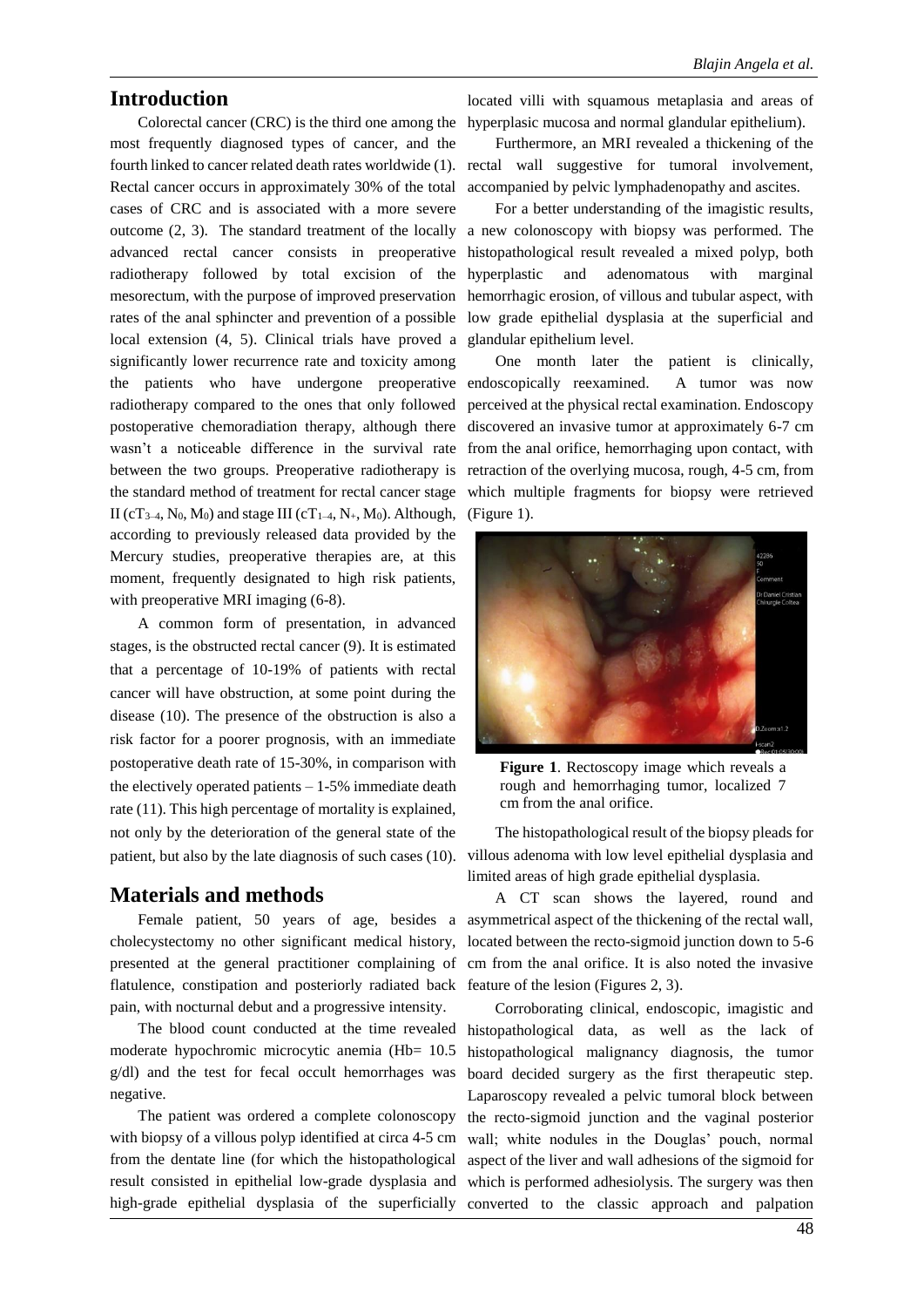uncovered the expansion of the pelvic tumor 15 cm down the middle part of the rectum, invasive on the posterior vaginal wall and the left levator ani muscles; the annexes and the uterus were of normal aspect considering the patients' age.



**Figure 2**. CT-scan image: rectal tumor, sagittal plan, level T2



**Figure 3**. CT-scan image: rectal tumor, postcontrast, sagittal plan.

The operative technique consisted in low anterior resection, colo-anal anastomosis, mesorectal total excision, protective ileostomy, adhesiolysis and biopsy of the peritoneum nodule, which later revealed fibrous tissue associated with inflammatory infiltrate. After the surgery, the improvement of the patient's general state was slow, worsened by the lumbar pain which stopped after the administration of painkiller medication. The staging – stage pT3N1bMx – and the histopathological examination was based on 5 fragments (1: peritoneum nodule- fibrous tissue associated with chronic inflammatory infiltrate, and small tumoral infiltrates which consists in isolated cells and small groups of atypical malignant cells – overall aspect of a metastasis of poorly differentiated adenoma. 2: ganglion of the inferior mesenteric artery origin- metastasis of poorly differentiated adenocarcinoma, which was extended over the capsule, invaded the adipose tissue around it, and formed a tumoral thrombus. 3: tumoral formation from the middle rectum- the resection margins, distal and proximal, had no tumoral invasion. It showed poorly N-RAS suggested a poor prognosis.

differentiated adenocarcinoma with a minimal involvement of the mucosa (0.5 cm) and massive invasion of submucosal and muscularis layers and predominantly of serosa and the adipose tissue around the rectum. There was also lymphovascular and perineural invasion. The adenocarcinoma metastases were present in 3 out of 13 ganglia located in mesorectum and mesosigmoidum, which extended over ganglia's capsule and in the neighboring adipose tissue – there were present 31 perirectal deposits of adipose tissue.4: inferior fragment (which included anus): small tumoral thrombi; 5: superior fragment with no tumoral invasion present (Figures 4, 5).



**Figure 4**. HEx10 Areas of mucosa and submucosa with no malignant invasion.



**Figure 5**. HEx10 Malignant invasion present in the muscularis layer.

Subsequently, the histopathological results and immunohistochemical techniques support both the poorly differentiated adenocarcinoma diagnosis and the rectal origin of the tumor. In addition, genetic testing was performed for the purpose of prognosis evaluation and establishment of oncological therapy. The test detected the presence of the K-RAS - WILD TYPE, N-RAS – MUTANT for Q61L and BRAF V600E-positive for mutations. The association of the BRAF V600E and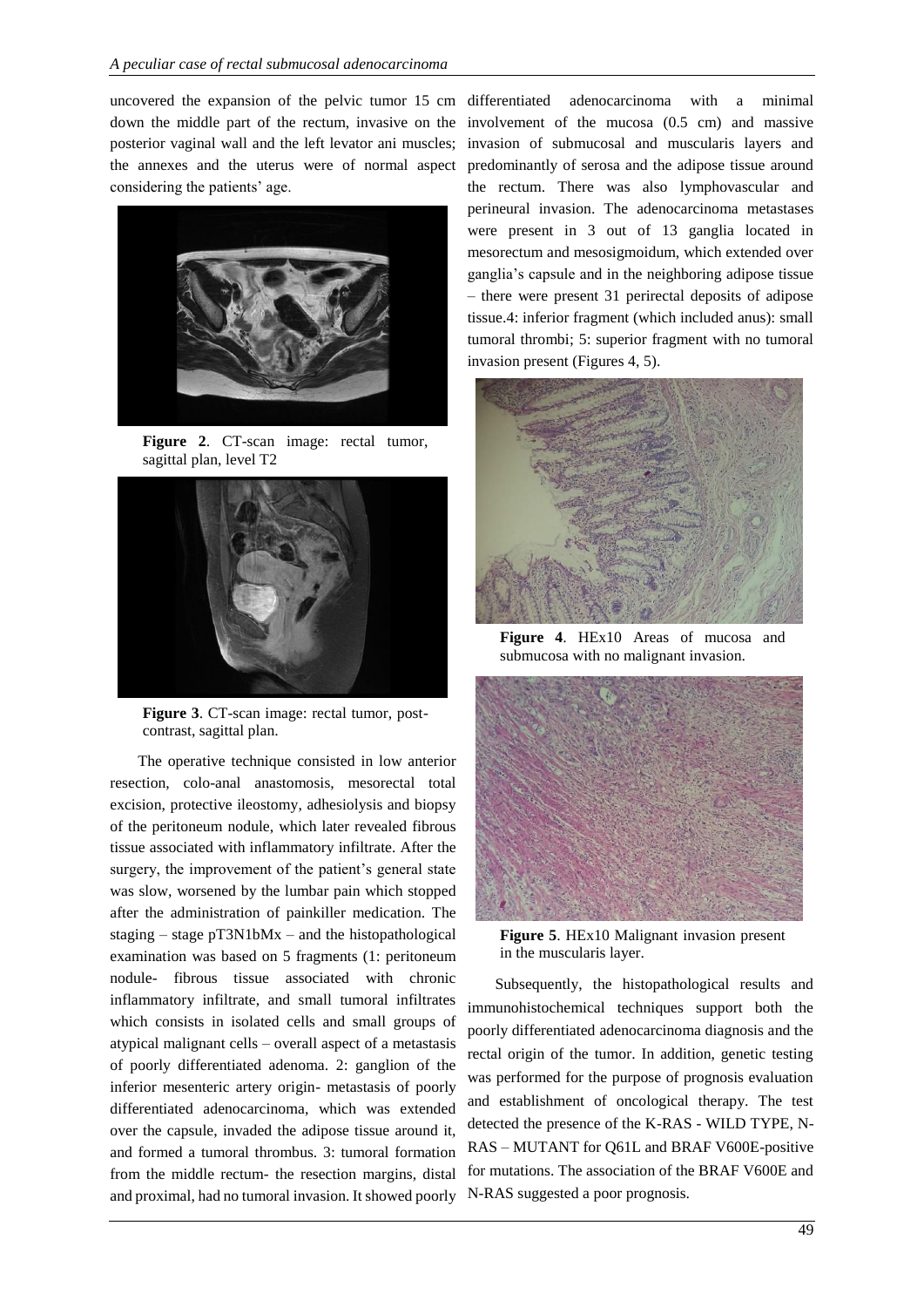postoperative evaluation revealed areas of local invasion; formations present on the liver level, which were compatible to secondary determinations; nodules on the peritoneum and an ischiopubic lesion on the right side, whose aspect suggests an oncological pathology.

The multidisciplinary team consult (oncology, surgery, radiotherapy) accordant to the patients wish, decided upon delaying the chemotherapy in favor of restoring the digestive continuity. The reintegration of the ileostomy was performed; minimal enteral with a termino-terminal entero-enteral anastomosis was performed. Post intervention, the general condition was slowly improved, with late reinstatement of the intestinal transit. The patient was discharged a week later.

The day after discharge the patient presented at the ER with shivers, abdominal pain, vomiting and nausea. Abdominal radiography revealed colic hydroaeric levels on the right half of the abdomen. A surgical procedure for the intestinal obstruction was performed and consisted in exploratory celiotomy, viscerolisis and segmental enterectomy with enter-enteral latero-lateral anastomosis. The postoperative intestinal transit for faeces resumed soon after the intervention but the obstruction symptoms were persistent. The subsequent colonoscopy revealed a perianastomotic stenosis of the terminal ileum – at approx. 10 cm from the ileocecal valve the ileal lumen is closed by the massive congestion of the overlying mucosa and by the angulation of the trajectory; the obstacle could not be overcome (endoscopically or guide wire); the intestinal contents could not pass through the stenosis. A new exploratory celiotomy was decided which revealed SEP type III, however the viscerolisis was impracticable because of the numerous structures that were encapsulated by the fibrous membrane. The attempt caused iatrogenic lesions of the intestinal loops, which imposed enterorrhaphy, lavage and drainage.

On the fourth postoperative day a leakage of 400ml of intestinal fluids through the surgical wound occurred, managed conservatively with a drain tube. Currently, the patient is admitted in the hospital, under careful observation, the current state is grave and has a destitute prognosis.

### **Discussion**

the development of the rectal adenocarcinoma predominantly in the submucosal and muscularis layers,

The MRI performed with the purpose of usually resides, which led to a massive delay in the diagnosis establishment. The rectal adenocarcinoma is observed in 85% of total cases of rectal cancer. It shows a well differentiated pattern in 20%, a moderate pattern in 60% and a poor one in 20% of the cases (12-14).

> It is proved that preoperative radiotherapy lowers the risk of relapse. According to a meta-analysis with 8.507 patients from 22 randomized trials analyzed by Gray et al, the most notable finding was the significantly lower recurrence rate (46%) of the group which benefited preoperative radiotherapy, compared to those who only had elective surgery (15). However, the analysis showed the global survival rate was not considerable different between the two groups (62% for patients who benefited the preoperative radiotherapy vs. 63% for patients who only had surgery). In this case, the patient did not have preoperative radiotherapy due to its late diagnosis.

> Although multiple biopsies were performed, histopathological results indicated villous adenoma with various grades of epithelial dysplasia, and for this reason the standard oncologic guidelines with preoperative radiotherapy could not be followed (16, 17).

> The definitive diagnosis of adenocarcinoma was based on the histopathological examination of the resection piece obtained after surgery.

> The multidisciplinary team, following the patient's wishes, decided upon the reintegration of ileostomy instead of chemotherapy. Ten days after the reintegration of ileostomy the patient is presenting obstruction, caused by sclerosing encapsulated peritonitis (SEP) type I. Eight days after the reoperation another obstruction occurred. The exploratory celiotomy discovered a SEP type III which made impossible any adhesiolysis attempt (18).

The particularity of the presented case consists in is more frequent. Among the main causes, worth and significantly less presence in the mucosa, where it blocker treatment, chemotherapy (e.g. methotrexate) SEP is a rare clinical entity, usually discovered in postoperative intestinal obstruction cases. The etiology and frequency of the sclerosing encapsulated peritonitis (SEP) depend on its' type. Primary SEP is idiopathic, hence, not associated with a specific cause. It is considered, though, that cytokines and fibroblasts likely influence the development of the peritoneal fibrosis and neoangiogenesis one way or another (12-14). The reported incidence of SEP, primary and secondary, varies between 0.3-3.3% (18, 19). It was found that 75% of the total cases of SEP occur among the men, premenstrual women and children (15, 16). In contrast, secondary SEP is associated with multiple causes, thus, mentioning are such as peritoneal dialysis, abdominal tuberculosis, abdominal and pelvic surgery, beta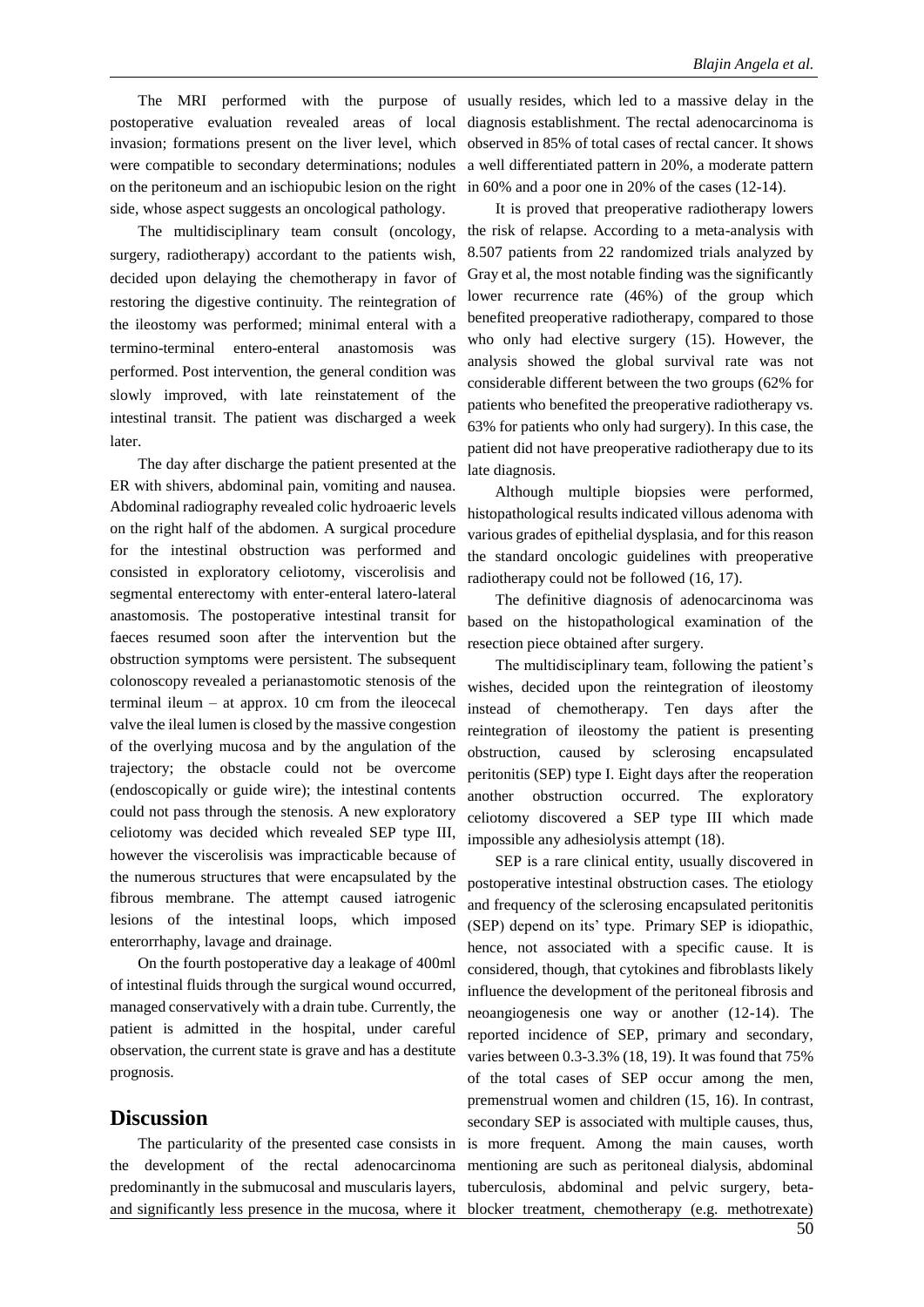and autoimmune diseases such as sarcoidosis or systemic lupus erythematosus (17, 20). A high clinical presumption associated with imaging techniques, 4. especially CT-scan, have a major role in establishing the definitive diagnosis (17). At this moment, SEP is classified as primary (or idiopathic) SEP or secondary SEP, depending on the cause and on the histopathological aspects of the encapsulating membrane (21-23). Primary SEP, also referred to as abdominal cocoon syndrome, is classified into three categories based on the extent of encasement by the membrane (24, 25). Type I and II involves the encasement of either part of or the complete intestine, respectively, by a fibro collagenous membrane. In type III, the appendix, caecum, ascending colon, stomach, liver and ovaries are also encased in addition to the small intestine (26-28).

### **Conclusions**

The development of the adenoma, predominantly at the submucosal and muscular level has caused difficulties in both establishing the diagnosis and in the therapeutic management. SEP is a rare clinical entity, usually discovered in postoperative intestinal obstruction cases.

The etiology and frequency of the sclerosing encapsulated peritonitis (SEP) depend on its' type. In this case the therapeutic approach was reserved, the viscerolisis was avoided due to high risk of iatrogenic lesions.

### **References**

- 1. Ferlay J, Soerjomataram I, Dikshit R, Eser S, Mathers C, Rebelo M, Parkin DM, Forman D, Bray F. Cancer incidence and mortality worldwide: Sources, methods and major patterns in GLOBOCAN 2012. *Int J Cancer*. 2015; 136(5): E359-86. PMID: 25220842, DOI: 10.1002/ijc.29210
- 2. Bailey CE, Hu CY, You YN, Bednarski BK, Rodriguez-Bigas MA, Skibber JM, Cantor SB, Chang GJ. Increasing disparities in the age-related incidences of colon and rectal cancers in the United States, 1975–2010. *JAMA Surg*. 2015; 150(1): 17- 22. PMID: 25372703,

DOI: 10.1001/jamasurg.2014.1756

3. Yang Y, Huang X, Sun J, Gao P, Song Y, Chen X, Zhao J, Wang Z. Prognostic value of perineural invasion in colorectal cancer: A meta-analysis. *J* 

*Gastrointest Surg*. 19(6): 1113-22. PMID: 25663635, DOI: 10.1007/s11605-015-2761-z

- 4. Sauer R, Becker H, Hohenberger W, Rödel C, Wittekind C, Fietkau R, Martus P, Tschmelitsch J, Hager E, Hess CF, Karstens JH, Liersch T, Schmidberger H, Raab R; German Rectal Cancer Study Group. Preoperative versus postoperative chemoradiotherapy for rectal cancer. *N Engl J Med*. 2004; 351(17): 1731-40. PMID: 15496622, DOI: 10.1056/NEJMoa040694
- 5. Sauer R, Liersch T, Merkel S, Fietkau R, Hohenberger W, Hess C, Becker H, Raab HR, Villanueva MT, Witzigmann H, Wittekind C, Beissbarth T, Rödel C. Preoperative versus postoperative chemoradiotherapy for locally advanced rectal cancer: Results of the German CAO/ARO/AIO-94 randomized phase III trial after a median follow-up of 11 years. *J Clin Oncol*. 2012; 30(16): 1926-33. PMID: 22529255, DOI: 10.1200/JCO.2011.40.1836
- 6. Roh MS, Colangelo LH, O'Connell MJ, Yothers G, Deutsch M, Allegra CJ, Kahlenberg MS, Baez-Diaz L, Ursiny CS, Petrelli NJ, Wolmark N. Preoperative multimodality therapy improves disease-free survival in patients with carcinoma of the rectum: NSABP R-03. *J Clin Oncol*. 2009; 27(31): 5124-30. PMID: 19770376, DOI: 10.1200/JCO.2009.22.0467
- 7. Bosset JF, Collette L, Calais G, Mineur L, Maingon P, Radosevic-Jelic L, Daban A, Bardet E, Beny A, Ollier JC; EORTC Radiotherapy Group Trial 22921. Chemotherapy with preoperative radiotherapy in rectal cancer. *N Engl J Med*. 2006; 355(11): 1114-23. PMID: 16971718, DOI: 10.1056/NEJMoa060829
- 8. Ahmed S, Eng C. Neoadjuvant Strategies: Locally Advanced Rectal Cancer. *Clin Colon Rectal Surg*. 2017; 30(5): 383-6. PMID: 29184474, DOI: 10.1055/s-0037-1606372
- 9. Gravante G, Elshaer M, Parker R, Mogekwu AC, Drake B, Aboelkassem A, Rahman EU, Sorge R, Alhammali T, Gardiner K, Al-Hamali S, Rashed M, Kelkar A, Agarwal R, El-Rabaa S. Extended right hemicolectomy and left hemicolectomy for colorectal cancers between the distal transverse and proximal descending colon. *Ann R Coll Surg Engl*. 2016; 98(5): 303-7. PMID: 27023638, DOI: 10.1308/rcsann.2016.0112
- 10. Alvarez JA, Baldonedo RF, Bear IG, Truán N, Pire G, Alvarez P. Presentation, treatment, and multivariate analysis of risk factors for obstructive